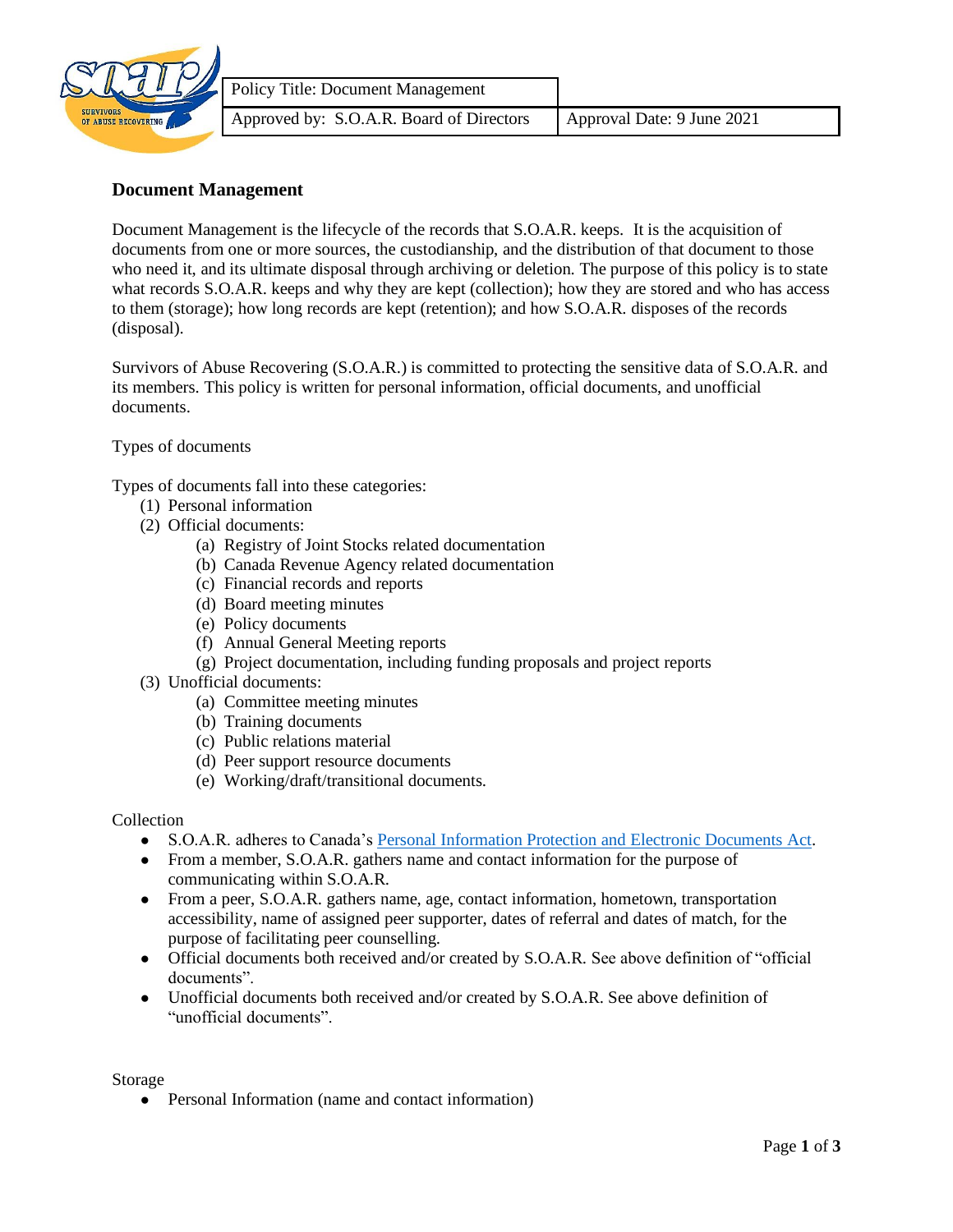

- o Personal information of members (names and contact information) shall be encrypted and stored on a designated secure S.O.A.R. server and never to be stored in "the Cloud".
- o Access to personal information of members shall be restricted to S.O.A.R. members only.
- o Personal information of peers (names and contact information) shall be encrypted with password-protection and stored on the S.O.A.R. office computer. It is never to be stored in "the Cloud" nor ever transmitted over the internet (i.e. e-mailed).
- o Access to personal information of peers shall be restricted to those within S.O.A.R on a need-to-know basis.
- o Hardcopy personal information shall be surrendered to the S.O.A.R. office at the earliest opportunity. Peer information in hardcopy format shall be filed in a locked cabinet in the S.O.A.R. office.
- o Electronic peer forms and records shall be kept on the official S.O.A.R. office computer only.
- o Electronic Peer Supporting reports generated using an on-line form shall be kept only in the S.O.A.R. database for that purpose. No peer identifying information shall be kept in the database.
- o Personal information shall never be sold or given to another entity outside S.O.A.R.
- Official documents
	- o S.O.A.R. official documents shall remain within the control of S.O.A.R.
	- o Official documents shall not be stored on a personal computer except at the S.O.A.R. office, the S.O.A.R. website, and the S.O.A.R. designated Shared Drive in "the Cloud". Official documents that can be read by members only or the public at large shall be maintained on the S.O.A.R. website. Official documents that are meant for committee members and/or Board members shall be maintained on a shared drive.
	- o Peer supporters, members, and volunteers are responsible for appropriately safeguarding peer and S.O.A.R. records.
	- o Access control shall be managed, monitored and enforced by the Officers of S.O.A.R.
- Unofficial documents
	- o Unofficial documents shall not be stored on a personal computer except at the S.O.A.R. office, the S.O.A.R. website, and the S.O.A.R. designated Shared Drive in "the Cloud". Unofficial documents that can be read by members only or the public at large shall be maintained on the S.O.A.R. website. Unofficial documents that are meant for committee members and/or Board members shall be maintained on a shared drive.
	- o Access control shall be managed, monitored and enforced by the Officers of S.O.A.R.
- **Backup** 
	- o The backup media shall be the property of S.O.A.R. and remain under the care and control of S.O.A.R. or its designated agent.
	- o The most recent backup shall be stored onsite. The next-to-most backup shall be stored at a designated location offsite.

## Retention

- Personal information of peers shall be kept only as long as the peer is being supported by S.O.A.R. plus two years.
- Personal information of members shall be kept only as long as the member remains in good standing plus two years.
- All official S.O.A.R. documents shall be kept in accordance with [Canada.ca](https://www.canada.ca/en.html)  $\rightarrow$  Taxes $\rightarrow$ Charities [and giving-](https://www.canada.ca/en/services/taxes/charities.html)[>Operating a registered charity-](https://www.canada.ca/en/revenue-agency/services/charities-giving/charities/operating-a-registered-charity.html)[>Books and Records](https://www.canada.ca/en/revenue-agency/services/charities-giving/charities/operating-a-registered-charity/books-records.html)